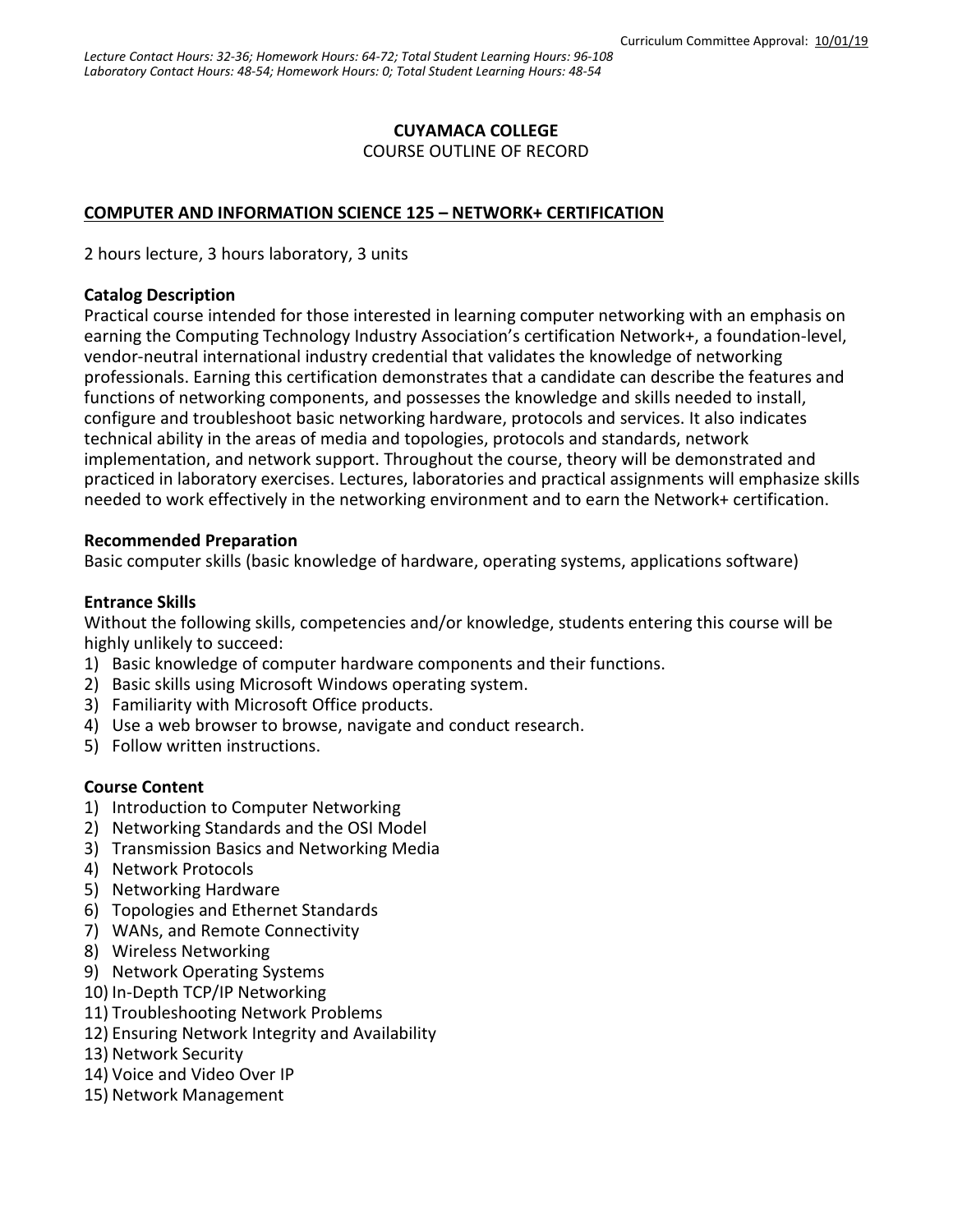# **Course Objectives**

Students will be able to:

- 1) Differentiate between computer network topologies, standards, models, and protocols that are used by the networking community and describe each of their characteristics and functions.
- 2) Describe the computer networking systems hardware and software components necessary to complete a computer network and identify each of their characteristics and functions, and utilize compatible components to build a functioning computer network.
- 3) Design, build and operate an Ethernet Local Area Network utilizing skills learned in class.
- 4) Identify prevailing security risks to computer networks (including wireless security) and explain the precautions used to ensure adequate computer network security that keep data safe from viruses, loss, or damage.
- 5) Develop a networking solution to a real-world business networking problem using network design software and techniques learned in class.

## **Method of Evaluation**

A grading system will be established by the instructor and implemented uniformly. Grades will be based on demonstrated proficiency in subject matter determined by multiple measurements for evaluation, one of which must be essay exams, skills demonstration or, where appropriate, the symbol system.

- 1) Quizzes and exams that measure students' ability to use networking terminology and to explain networking concepts, plans, designs, implementation and troubleshooting concepts.
- 2) Practical exams that measure students' ability to use networking knowledge and skills to demonstrate proficiency in network topologies, protocols, hardware and software components.
- 3) Projects that measure students' ability to conceptualize, build, maintain, upgrade and troubleshoot computer networks.
- 4) Exercises that measure students' ability to identify security, reliability and availability concerns, and to address those concerns with practical solutions.

## **Special Materials Required of Student**

- 1) File storage system
- 2) Access to web-based course material specified in syllabus

## **Minimum Instructional Facilities**

Computer lab with Internet access, appropriate software

## **Method of Instruction**

- 1) Lecture and demonstration
- 2) Hands-on practice
- 3) Assignments

## **Out-of-Class Assignments**

- 1) Read textbook and assignment instructions
- 2) Complete assignments and online quizzes
- 3) Review online resources, including videos

#### **Texts and References**

- 1) Required (representative example): LabSim Network Pro for the Network+ N10-007 exam from TestOut corporation. ISBN-13: 978-1-935080-43-5.
- 2) Supplemental: CompTIA Network+ Pactice Tests: N10-007, 6th edition, by Craig Zacker, 2018. ISBN-13: 978- 1119432128.